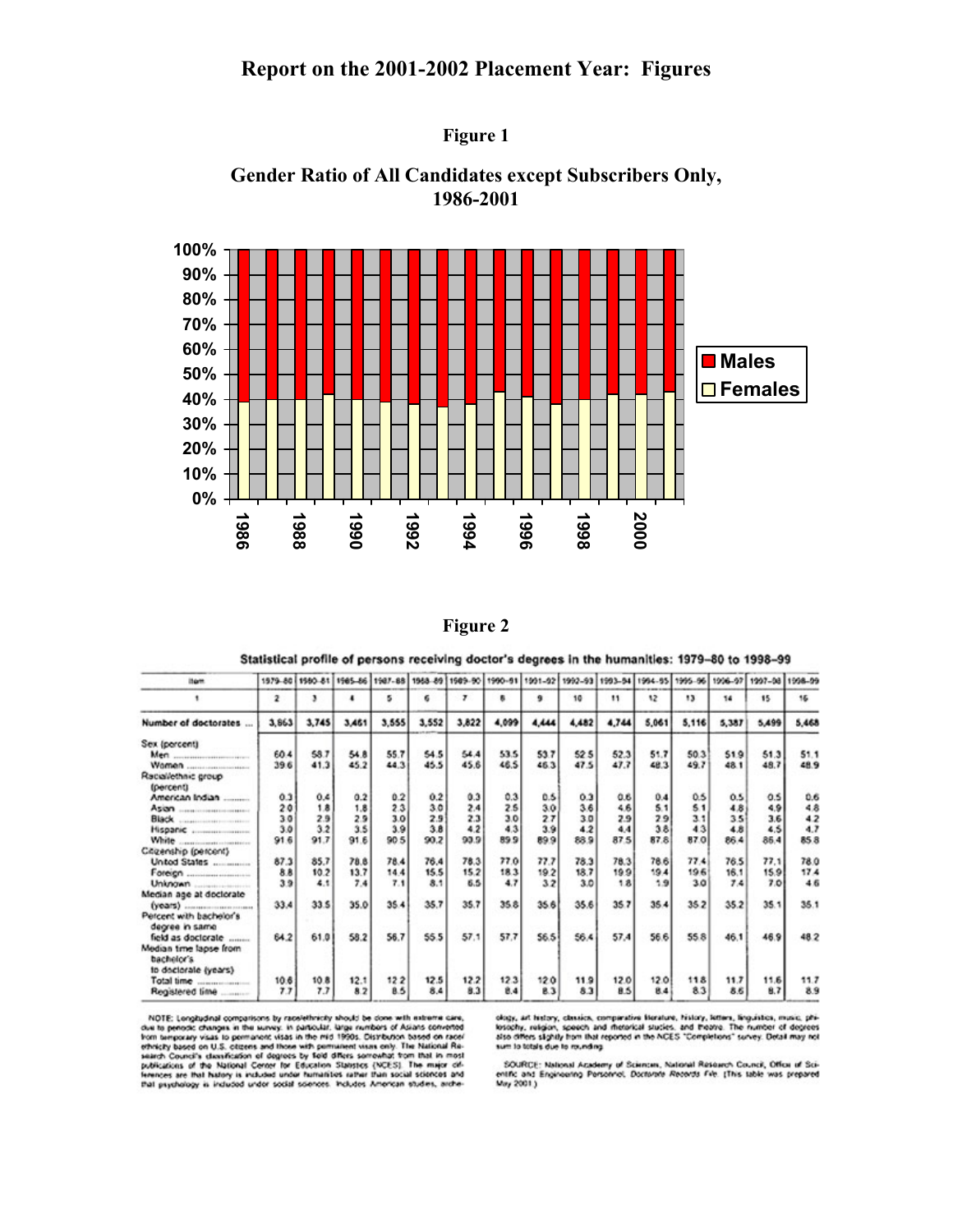## **Figure 3**

## **Candidates at 2002 Meeting by Ethnicity**



## **Figure 4**

| Bachelor's, Master's and Doctoral Degrees Conferred 1999-2000, by Gender and Field of Study. |                    |                  |                  |                  |                  |                  |                  |                 |                 |  |  |  |
|----------------------------------------------------------------------------------------------|--------------------|------------------|------------------|------------------|------------------|------------------|------------------|-----------------|-----------------|--|--|--|
| Field of Study                                                                               | Bachelor's Degrees |                  |                  | Master's Degrees |                  |                  | Doctoral Degrees |                 |                 |  |  |  |
|                                                                                              | Total              | Men              | Women            | Total            | Men              | Women            | Total            | Men             | Women           |  |  |  |
| All Fields                                                                                   | 1,237,875          | 530,367<br>(43%) | 707,508<br>(57%) | 457,056          | 191,792<br>(42%) | 265,264<br>(58%) | 44,808           | 25,028<br>(56%) | 19,780<br>(44%) |  |  |  |
| Area and Ethnic<br>Studies, total                                                            | 6,381              | 2,064<br>(32%)   | 4,317<br>(68%)   | 1,591            | 644<br>(40%)     | 947<br>(60%)     | 217              | 106<br>(49%)    | 111<br>(51%)    |  |  |  |
| English                                                                                      | 50,920             | 16,341<br>(32%)  | 34,579<br>(68%)  | 7,230            | 2393<br>(33%)    | 4,837<br>(67%)   | 1,628            | 671<br>(41%)    | 957<br>(59%)    |  |  |  |
| Foreign<br>Languages                                                                         | 14,968             | 4,375<br>(29%)   | 10,593<br>(71%)  | 2,780            | 845<br>(30%)     | 1,935<br>(70%)   | 915              | 375<br>$(41\%)$ | 540<br>(59%)    |  |  |  |
| Romance<br>Languages                                                                         | 9941               | 2422<br>(24%)    | 7519<br>(76%)    | 1234             | 328<br>(27%)     | 906<br>(73%)     | 375              | 128<br>(34%)    | 247<br>(66%)    |  |  |  |
| <b>Classical and</b><br><b>Near Eastern</b><br>Languages                                     | 843                | 404<br>(48%)     | 439<br>(52%)     | 159              | 82<br>(52%)      | 77<br>(48%)      | 56               | 32<br>(57%)     | 24<br>(43%)     |  |  |  |
| Philosophy                                                                                   | 4770               | 3269<br>(69%)    | 1501<br>(31%)    | 581              | 423<br>(73%)     | 158<br>(27%)     | 355              | 248<br>(70%)    | 107<br>(30%)    |  |  |  |
| Archaeology<br>(Anthropological)                                                             | 122                | 36<br>(30%)      | 86<br>(70%)      | 26               | 14<br>(54%)      | 12<br>(46%)      | 18               | 7<br>(39%)      | 11<br>(61%)     |  |  |  |
| History                                                                                      | 25,247             | 14,866<br>(59%)  | 10,381<br>(41%)  | 2,573            | 1,444<br>(56%)   | 1,129<br>(44%)   | 984              | 603<br>(61%)    | 381<br>(39%)    |  |  |  |
| Art History                                                                                  | 2450               | 420<br>(17%)     | 2030<br>(83%)    | 564              | 101<br>(18%)     | 463<br>(82%)     | 195              | 56<br>(29%)     | 139<br>(71%)    |  |  |  |

Source: U.S. Department of Education, National Center for Education Statistics, Integrated Postsecondary Education Data System (IPEDS), "Completions" survey. Taken from Table 258, National Center for Education Statistics website: http://www.nces.ed.gov/quicktables.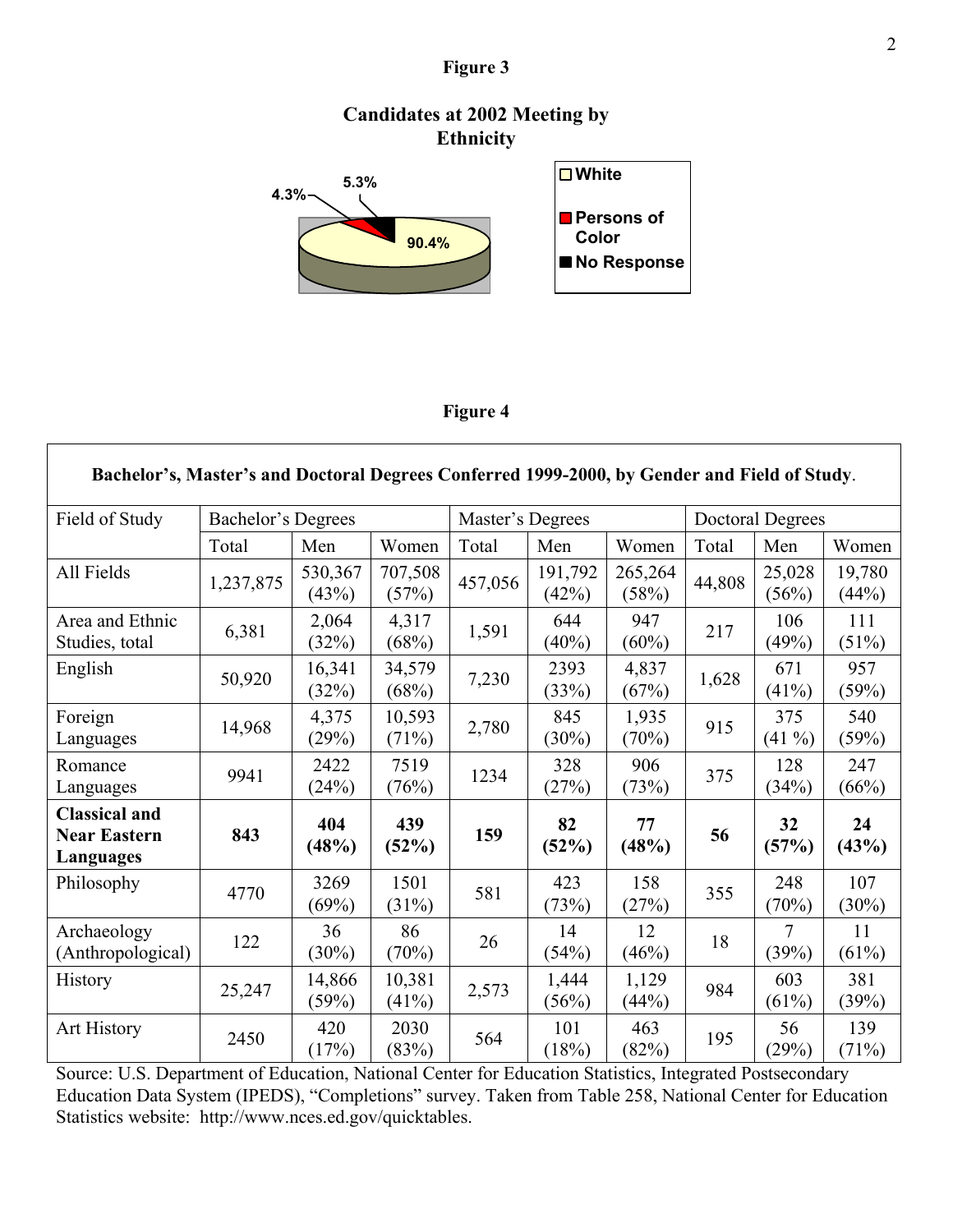

**Figure 5: Gender Breakdown of Hires in 2001-02 and 2000-01**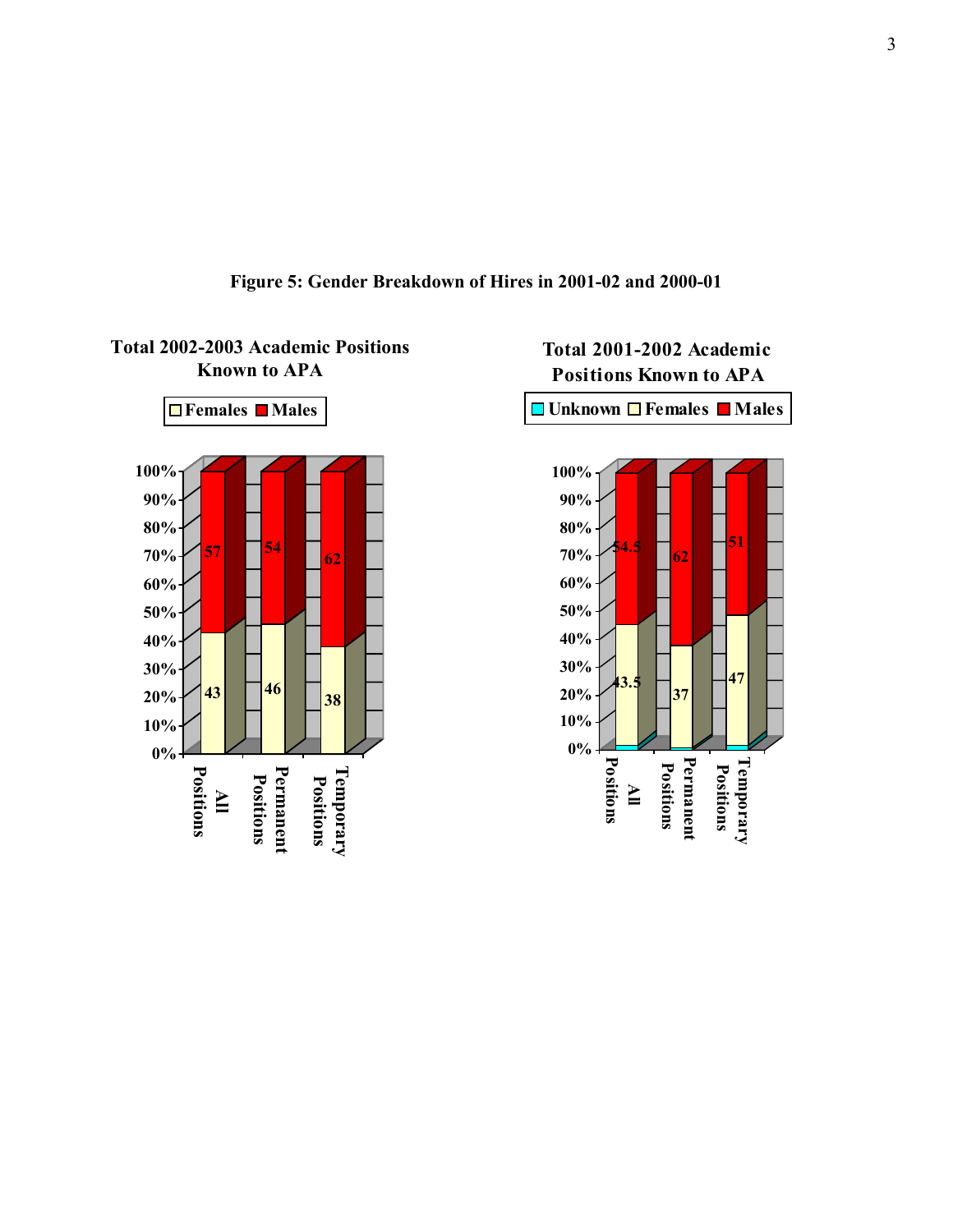#### **Figure 6: Gender Breakdown of Salaries Reported on Placement Surveys, 2001-02 and 2000-01**



**Figure 7: Gender Breakdown of Various Aspects of the Placement Process, 2001-02 and 2000-01** 



**2001-2002 Placement Candidates**

Note: "Candidates" refers to all candidates registered with the Placement Service, including Subscribers Only; "Positions" refers to all new academic positions taken by candidates whether or not they attended the meetings.

**2000-2001 Placement Candidates**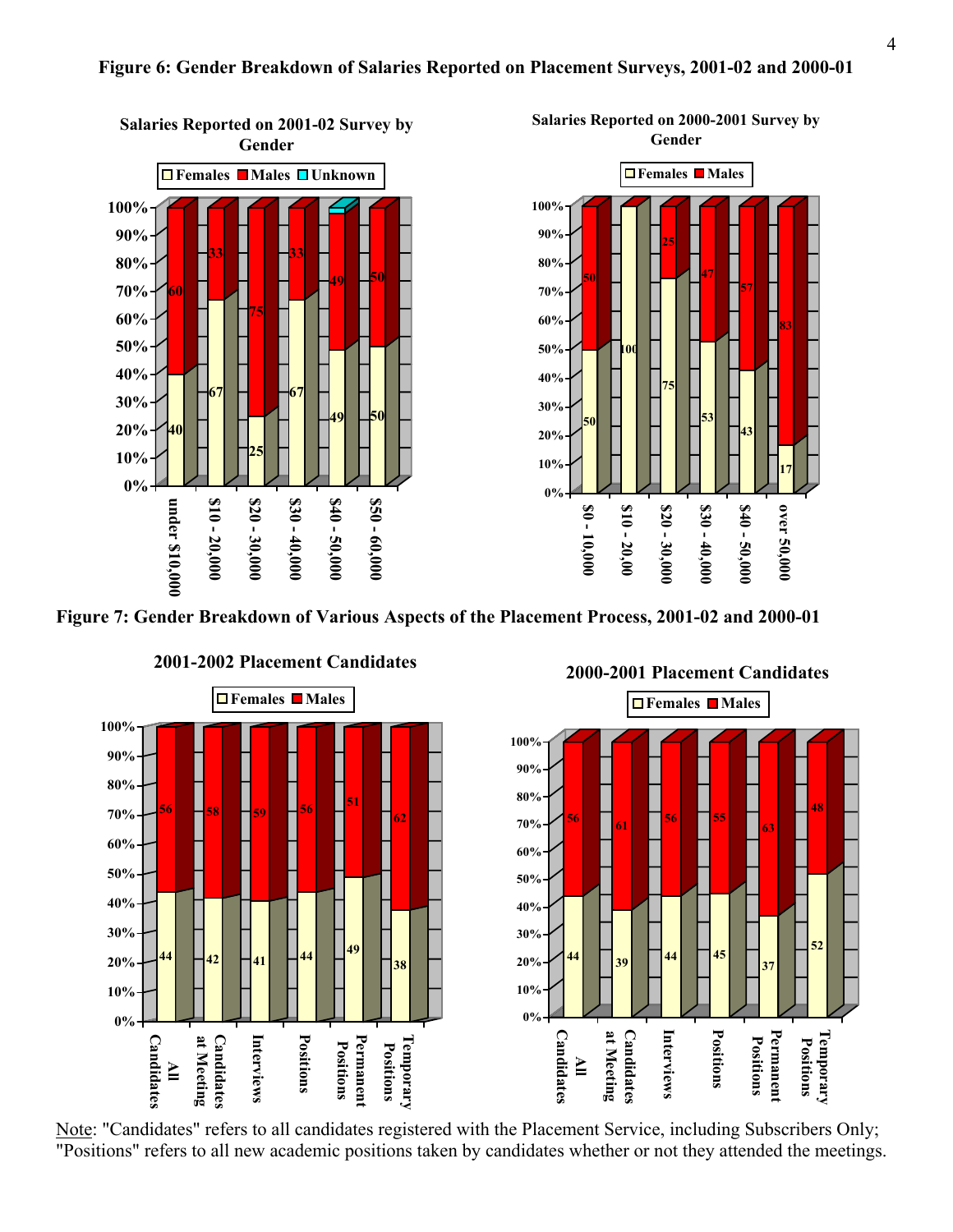

#### **Figure 8: Number of Candidates Registered with the Placement Service, 1986-2001**

**Figure 9: Ratio of Candidates to Vacancies, 1986-2001** 



Note: Vacancies are calculated by adding 2/3 of the jobs advertised as possible to the jobs advertised as definite. "Candidates" refers to all candidates except Subscribers Only.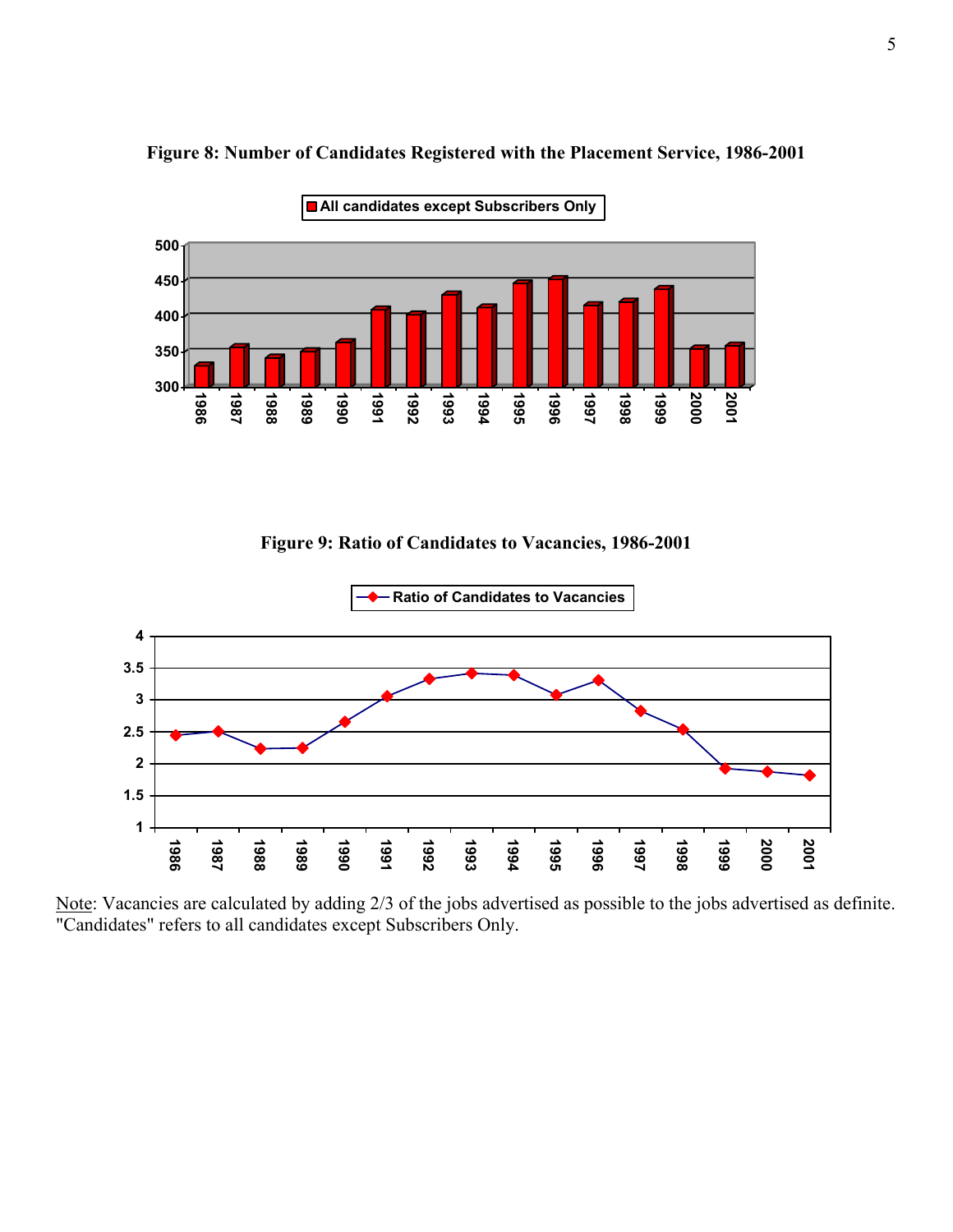